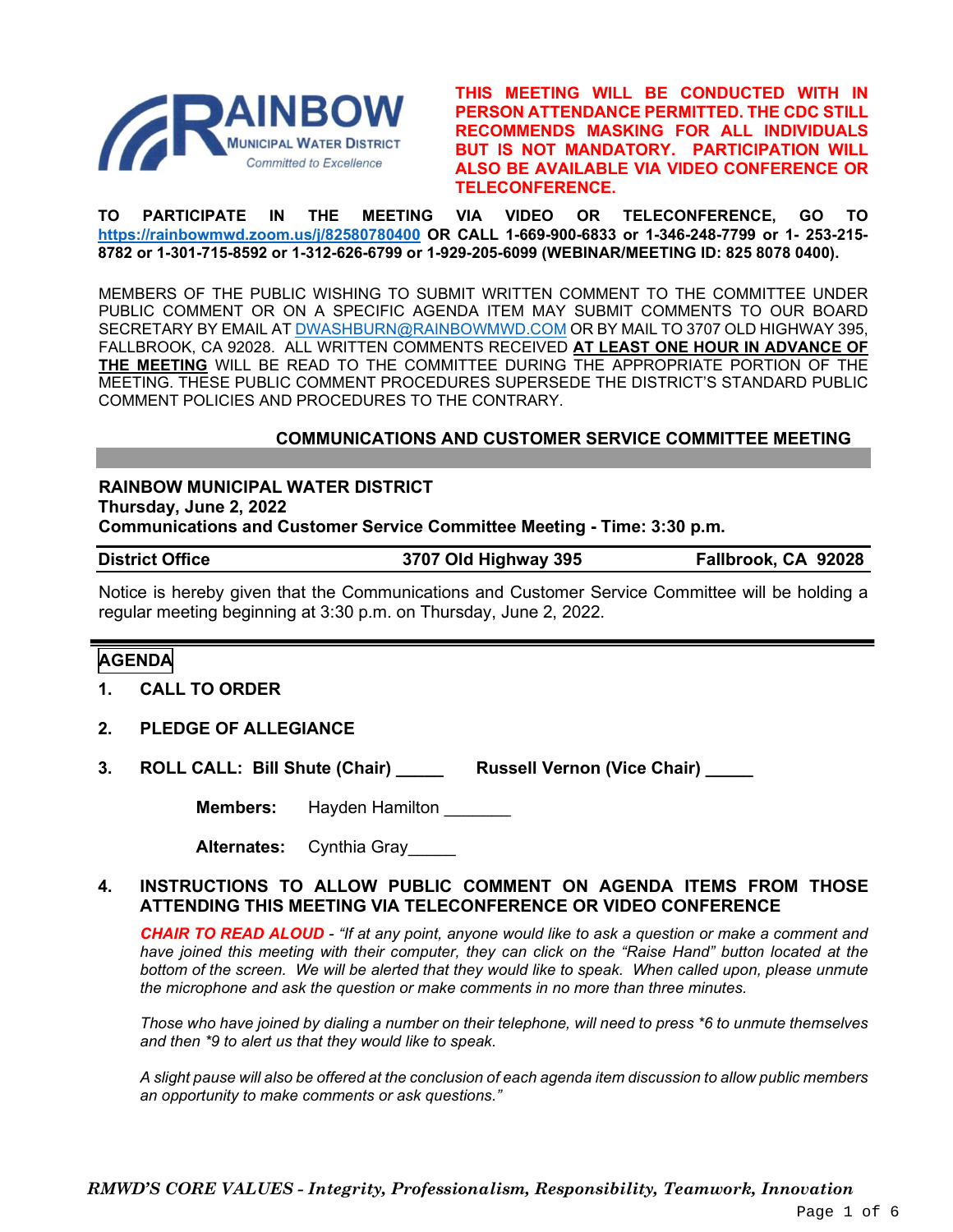- **5. SEATING OF ALTERNATES**
- **6. ADDITIONS/DELETIONS/AMENDMENTS TO THE AGENDA (Government Code §54954.2)**
- **7. PUBLIC COMMENT RELATING TO ITEMS NOT ON THE AGENDA (Limit 3 Minutes)**
- **\*8. APPROVAL OF MINUTES A.** May 5, 2022
- **9. GENERAL MANAGER COMMENTS**
- **10. COMMITTEE MEMBER COMMENTS**
- **11. DISCUSSION REGARDING FLUME PROJECT AND AVAILABILITY ARTICLE FOR PUBLICATION (REQUESTED BY DIRECTOR MOSS)**
- **12. DISCUSSION REGARDING SUBMETERING AND HOME OWNERS ASSOCIATIONS ARTICLE FOR PUBLICATION (REQUESTED BY DIRECTOR MOSS)**
- **13. UPDATE REGARDING RMWD BECOMING A FIELD TRIP DESTINATION FOR LOCAL SCHOOLS**
- **14. CUSTOMER SURVEY UPDATE**
- **15. DISCUSSION REGARDING COMMUNICATIONS STRATEGIES FOR BACKFLOW DEVICE REMOVAL**
- **16. CALL VOLUME UPDATE**
- **17. COMMITTEE MEMBER RECRUITMENT UPDATE**
- **18. PUBLIC COMMUNICATIONS AND RELATED MEDIA STORIES**
- **19. LIST OF SUGGESTED AGENDA ITEMS FOR THE NEXT SCHEDULED COMMUNICATIONS AND CUSTOMER SERVICE COMMITTEE MEETING**
- **20. ADJOURNMENT**

**ATTEST TO POSTING:**

Pam Mosa Pam Moss Secretary of the Board 5-26-22 @ 9:00 a.m. Date and Time of Posting Outside Display Cases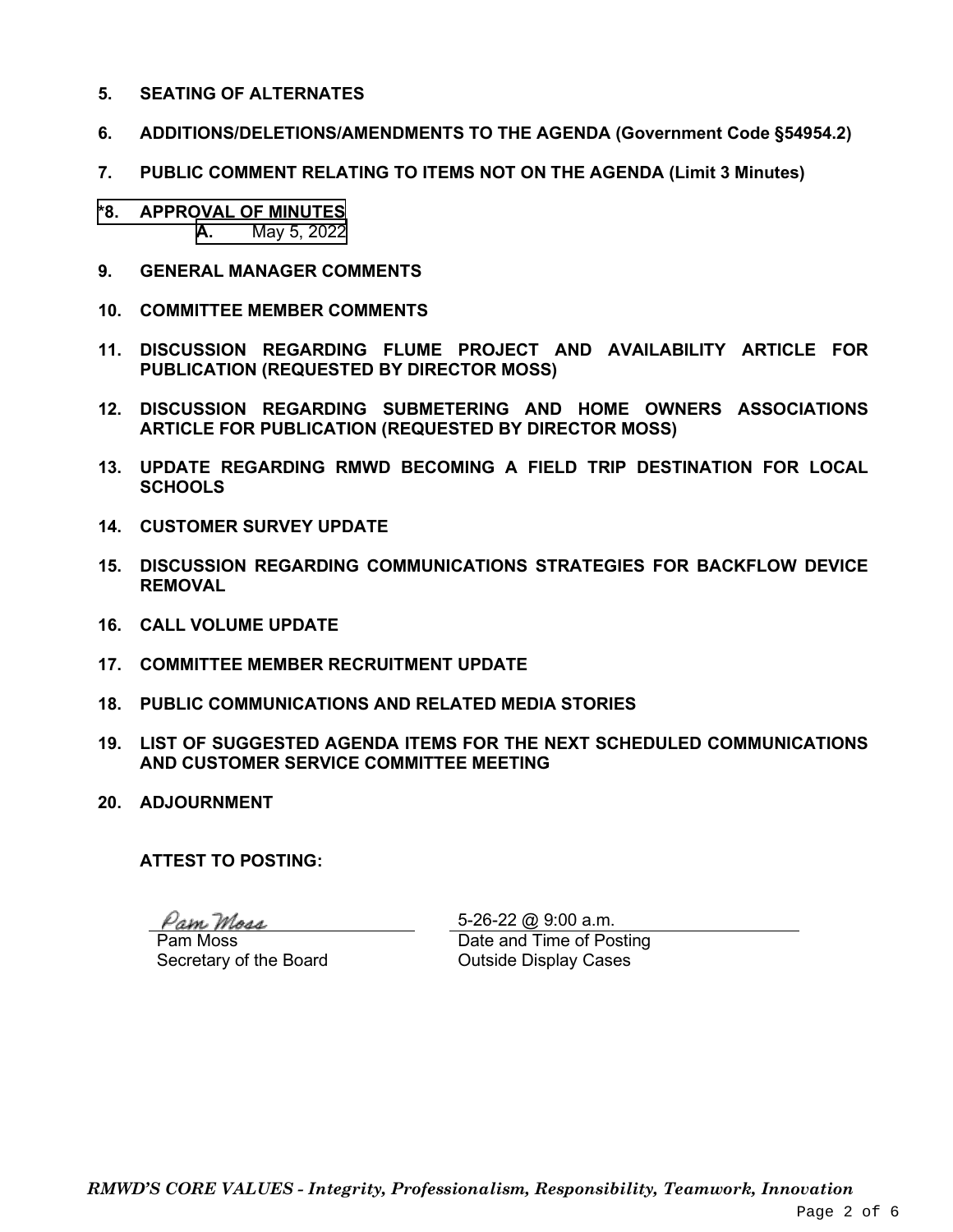#### **MINUTES OF THE COMMUNICATIONS AND CUSTOMER SERVICE COMMITTEE MEETING OF THE RAINBOW MUNICIPAL WATER DISTRICT MAY 5, 2022**

**1. CALL TO ORDER –** The Communications and Customer Service Committee Meeting of the Rainbow Municipal Water District on May 5, 2022, was called to order by Chairperson Shute at 3:30 p.m. in the Board Room of the District, 3707 Old Highway 395, Fallbrook, CA 92028. *(All meetings are being held with in-person attendance following County and State COVID guidelines as well as virtually.)* Chairperson Shute, presiding.

#### **2. PLEDGE OF ALLEGIANCE**

### **3. ROLL CALL:**

**Present:** Member Shute, Member Hamilton, Alternate Gray.

**Also Present:** Executive Assistant Washburn, Information Systems Specialist Espino.

Absent: Member Vernon.

One member of the public was present in person, via teleconference or video conference.

#### **4. INSTRUCTIONS TO ALLOW PUBLIC COMMENT ON AGENDA ITEMS FROM THOSE ATTENDING THIS MEETING VIA TELECONFERENCE OR VIDEO CONFERENCE**

Mr. Shute read aloud the instructions for those attending the meeting via teleconference or video conference.

#### **5. SEATING OF ALTERNATES**

Ms. Gray was seated as an alternate.

#### **6. ADDITIONS/DELETIONS/AMENDMENTS TO THE AGENDA (Government Code §54954.2)**

There were no amendments to the agenda.

### **7. PUBLIC COMMENT RELATING TO ITEMS NOT ON THE AGENDA (Limit 3 Minutes)**

There were no comments.

**\*8. APPROVAL OF MINUTES**

**A.** April 7, 2022

*Motion:* 

*To approve the minutes.*

*Action: Approve, Moved by Member Hamilton, Seconded by Member Shute.*

Page 1 of 4 20220505\_draft.docx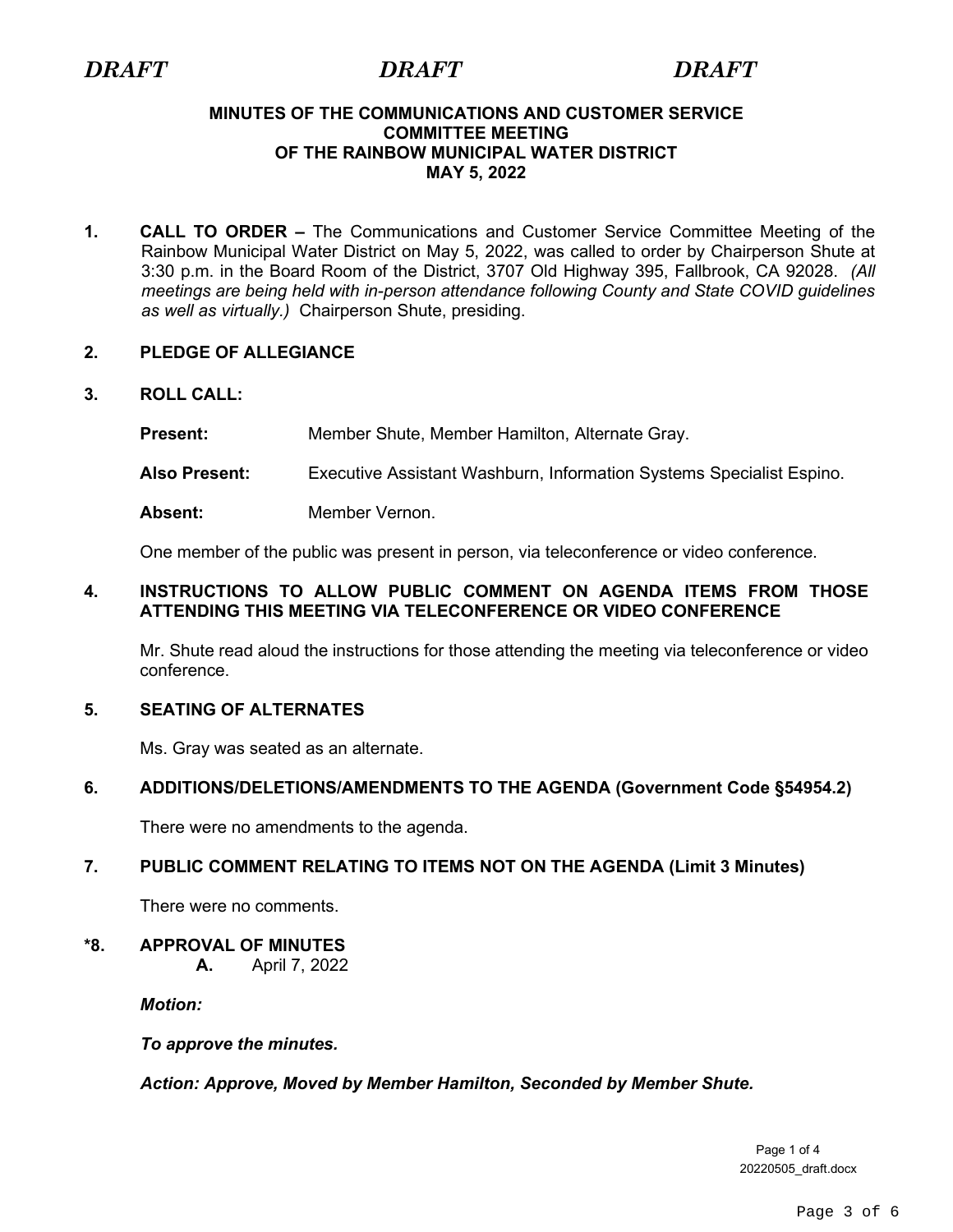# *DRAFT DRAFT DRAFT*

*Vote: Motion carried by unanimous roll call vote (summary: Ayes = 3).*

*Ayes: Member Hamilton, Member Shute, Alternate Gray.*

#### **9. GENERAL MANAGER COMMENTS**

There were no comments.

#### **10. COMMITTEE MEMBER COMMENTS**

Mr. Hamilton requested an item be included on the June agenda regarding Director Moss' suggestion this committee publish an article related to submetering. Ms. Washburn mentioned staff has requested clarification from Director Moss and that something may be placed on a future agenda for further discussion. Mr. Hamilton briefed the committee noting Director Moss was mostly interested in the communications aspect. Discussion ensued.

#### **11. CUSTOMER SURVEY UPDATE**

Ms. Gray reported there have been no responses received through RMWD's email link. She said since staff was in the third round of shutoffs, she was considering taking this website notice down and replacing it with a customer survey notice to see if that is more effective.

#### **12. COMMITTEE MEMBER RECRUITMENT UPDATE**

Ms. Gray reported staff has not received communications from interested members of the public. She offered to work on preparing a press release for all committees for this committee to review at next month's committee meeting.

Mr. Shute stated he would like to explore preparing a tri-fold brochure for RMWD to make available for pick up in the lobby as well as at any other community groups or events. He stated he would send a sample copy from which one could be designed.

Ms. Gray pointed out RMWD's offices will be utilized as a polling site and how having a tri-fold may be a good way to distribute more information regarding RMWD's three standing committees.

Discussion ensued.

#### **13. COMMUNITY EVENT PARTICIPATION UPDATE**

Mr. Shute clarified this was to discuss whether there were other community events in which RMWD could participate. Ms. Gray mentioned RMWD has been offered to be a part of the Fallbrook Parade during the winter holiday season.

Ms. Gray noted now that the schools are starting to open more, it may become available for RMWD to start participation in the educational programs again. She noted an RMWD employeedriven committee has also expressed an interest in seeking means of getting staff members more facetime throughout the community.

> Page 2 of 4 20220505\_draft.docx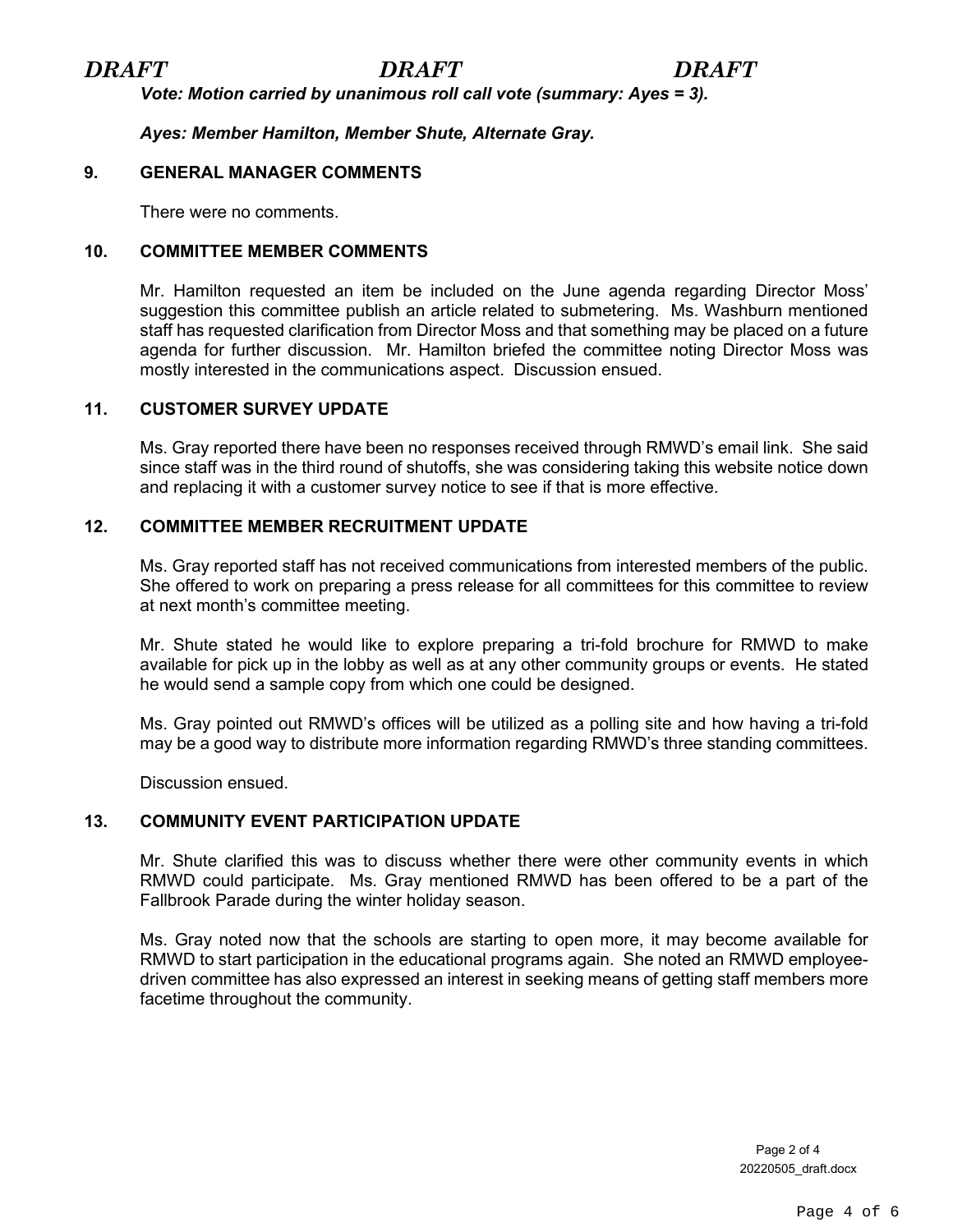## *DRAFT DRAFT DRAFT*

Mr. Hamilton suggested RMWD offices become a part of the local school field trip agendas. Mr. Shute recommended Ms. Gray reach out to her contacts to see what steps needs to be taken to be included as a potential field trip destination. Mr. Shute asked for this to be on the June committee agenda for further discussion.

### **14. AVOCADO FESTIVAL UPDATE**

Ms. Gray, Mr. Hamilton, and Mr. Shute commented on the large number of attendees at this year's festival, respectively.

Ms. Gray noted RMWD's human resources department was available on site as well and how follow-up discussions have taken place as to how RMWD could possibly utilize two booths at next year's festival. Mr. Shute inquired as to the timeframe for reserving booths. Ms. Gray stated it is generally immediately following the current festival; however, since staff was considering ideas for two booths, she is awaiting approval for the additional rental. Mr. Hamilton suggested Ms. Gray proceed with reserving two booths and then cancel the additional booth should it be deemed not necessary.

#### **15. CROSS-CONNECTION OUTREACH UPDATE**

Ms. Gray reported the outreach was going very well. She noted staff was being very cautious about shutting off the actual water by providing plenty of notice. She mentioned the last set of failure notices sent for the month of February totaled approximately 50 and staff was currently in the process of sending out the notices for March.

Mr. Hamilton mentioned there was discussion among the Board Members regarding whether RMWD may want to consider promoting to customers with devices that there may not be a need for them and what requirements must be met for determining whether their device can be removed.

Ms. Gray pointed out there may be opportunity for RMWD's customer service representatives to include the possible removal of a backflow device during conversations with customers related to how their water bill could be reduced. Discussion ensued.

Mr. Shute recommended included an insert to those customers with backflow devices who receive physical bills and email those signed up for electronic billing letting them know they may qualify to have their devices removed by clicking on a quick survey. Mr. Hamilton recommended the notification be provided on the bill pay site if possible. Mr. Shute clarified he was talked about more of a letter or email that does not necessarily need to be included in their bill. He stated both ideas would communicate to the customer base via mail as well as electronically.

Mr. Shute suggested there be an item on the next committee meeting agenda for strategies for backflow.

Ms. Gray stated she was unsure as to whether customers would opt to have their devices removed since it would be at their sole cost. Mr. Shute stated it was his understanding that the device would not need to be physically removed should someone pass the qualifications test, they would simply stop maintaining it. Mr. Hamilton added should something occur to a device that has a customer chooses to have removed, it would be their sole responsibility. Ms. Gray recommended this be made very clear in the communications.

> Page 3 of 4 20220505\_draft.docx